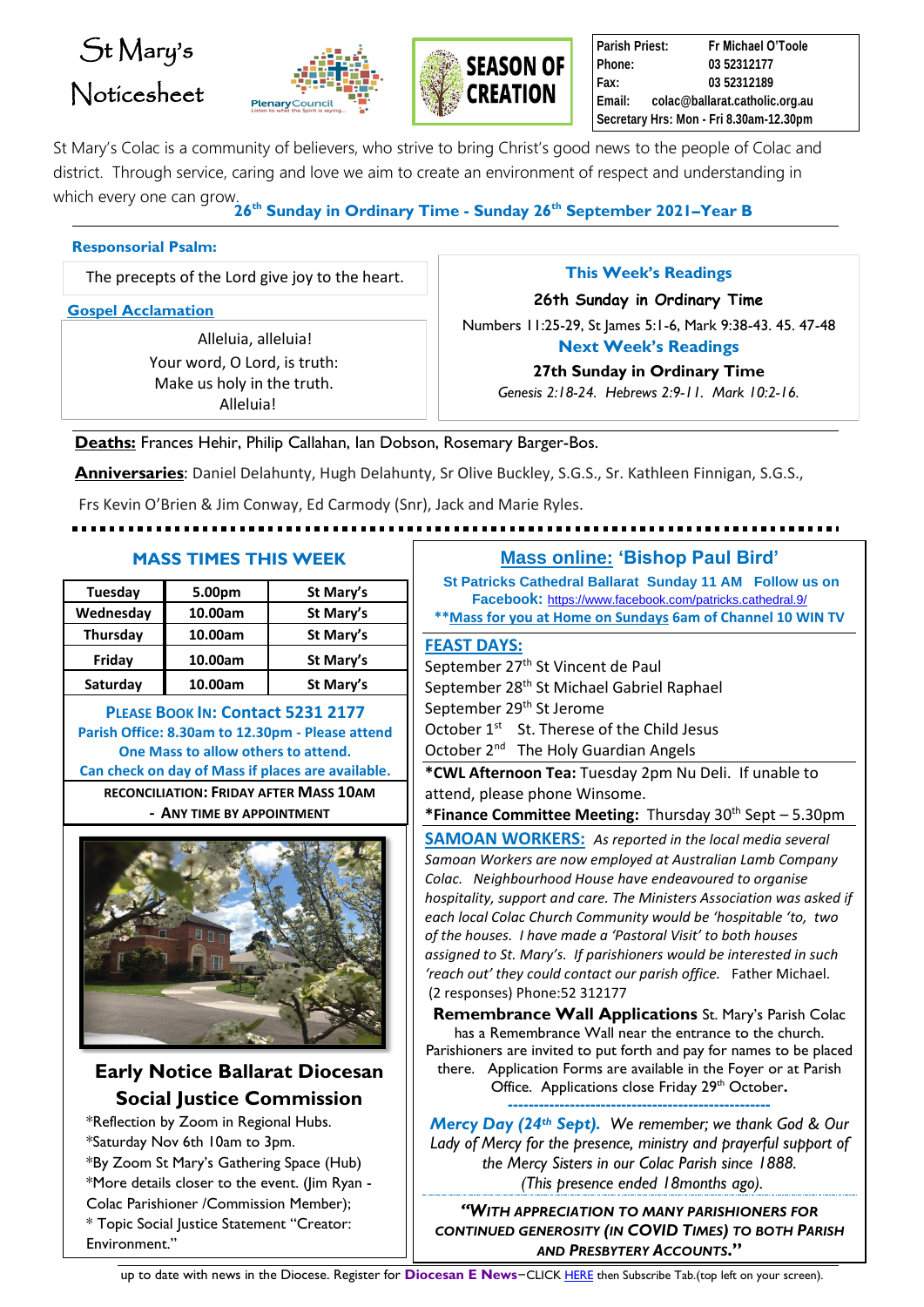## **MIGRANT AND REFUGEE SUNDAY**

#### On 26 September, we commemorate Migrant and Refugee Sunday.

It is an opportunity to reflect upon and delve deeper into the lives of migrants and those seeking refuge among us. It is so worthwhile reading. It reminds me of the generous contributions which parishioners have made to Iranian, Afghanistan, South Sudanese, India, Vietnamese, Chinese, Filipino – Migrant Families in recent times (Also too Dutch Italian, Polish and others in previous times), As we reflected on last week Newsletter: We may never know the impact we have – we repeat:

- **1.** *we cannot always tell what positive impacts we have on others. The effects may be much delayed. The effects may never be clear.*
- **2.** *The impact might be from a kind word or a good deed at the right time.*
- **3.** *We may never know the impact we have. We may never perform in front of adoring fans. But we may be able to look back and think, I did my best, under the circumstances, to have a positive impact.*

*"To mark this day, Thach Ly shares his inspirational story of how the greatest lesson he learnt in life is that of love, shown by way of an almost-90-year-old Christian man who gave his time each week to teach English to a young, unknown refugee boy.*

*Thach Ly was 14 years old when his home city of Saigon, Vietnam, fell to Communism. He and his 11 siblings and mother lived under Communist rule for four years before 'escaping' Vietnam by boat in 1978—he was 17 years old (his father had died three years prior to this). About 420 people made the voyage on the 23-metre-long boat, with many suffering dehydration and seasickness.*

*'It was my first time on a boat, with seasickness and vomiting causing a problem for many,' he said.* 

*At the time of interviewing Thach, the Taliban had recently seized power in Kabul, the capital of Afghanistan, causing many to flee or attempt to flee the country. 'When I see the news and the events unfolding in Kabul, I have flashbacks of all of those memories,' he said. 'What happened in Kabul recently, with refugees fleeing, that's exactly what happened to us in Saigon. People are comparing Kabul and Saigon—it was exactly like that for us. I've lived through it.' Recalling the 11-day boat ride and how they survived on little food and water, he said, 'The*  last five or six days, I had only a small amount of water in a glass per day. I remember that I'd put my tongue out *and I could scratch my tongue and dust would come out. My tongue was so dry, the dust would come off my tongue.' The boat was intercepted by the Indonesian Navy, and following its landing on an island, Thach and his family were transported and held in a refugee camp in Tanjun Pinang, the capital city of the Indonesian province of the Riau Islands. During the day he'd 'swim in the sea, go back home to the tent, which was very hot, study English and play music with a group of people.'*

*After six months, the Ly family was granted a visa for passage to Australia. They arrived in Sydney on 21 June 1979. Thach was 17, and since then he has called Australia home. 'Life in Australia was unbelievable—so quiet and peaceful and completely different. It was heaven on earth.'*

*When the family first arrived, they stayed in a hostel and were supported by a local church community. They would offer supplies and necessities for the newly arrived refugees, and also helped them to find accommodation and work. At the time, Thach felt 'too shy' to go back to high school to continue his studies. Though he'd been 'top of the class in Vietnam', he felt his 'English was so bad'. 'I was 17, 18 years old, and I didn't want to put myself through that,' he said.*

*There are a number of people that Thach 'feels indebted to' from that church community for the kindness and generosity shown towards 'the Vietnamese refugees', but none more so than Mr Charles Spurgeon Boyall, an elderly Christian man who visited Thach and his sister each week to teach English. He was also to be the teacher of one of Thach's greatest lessons in life—but he wasn't to realise this until 40 years later!*

*Mr Boyall drove to Dee Why, a suburb in North Sydney, where Thach was living with his older sister and her family. 'He was very old—close to 90—and each week he'd drive to us to do the lesson,' explained Thach. 'Sometimes he'd bring a bagful of utensils donated by church people, or some money, or a whole plate of food for us or sometimes a piece of cake made by his wife. 'He would come on his walking stick; he would sit down, and he would have his typed-up lessons on thin paper. Each was a short lesson with an essay of maybe 100 or 200 words, and he would go through it and read it and then get us to read a few words and he'd explain the meaning. There were, perhaps, a total of 20–25 lessons in all. (continues……next page)…..*

Keep up to date with news in the Diocese. Register for **Diocesan E News**–CLIC[K HERE](https://mailchi.mp/12d25ebf2b43/edition-93-october-8-5158120) then Subscribe Tab.(top left on your screen).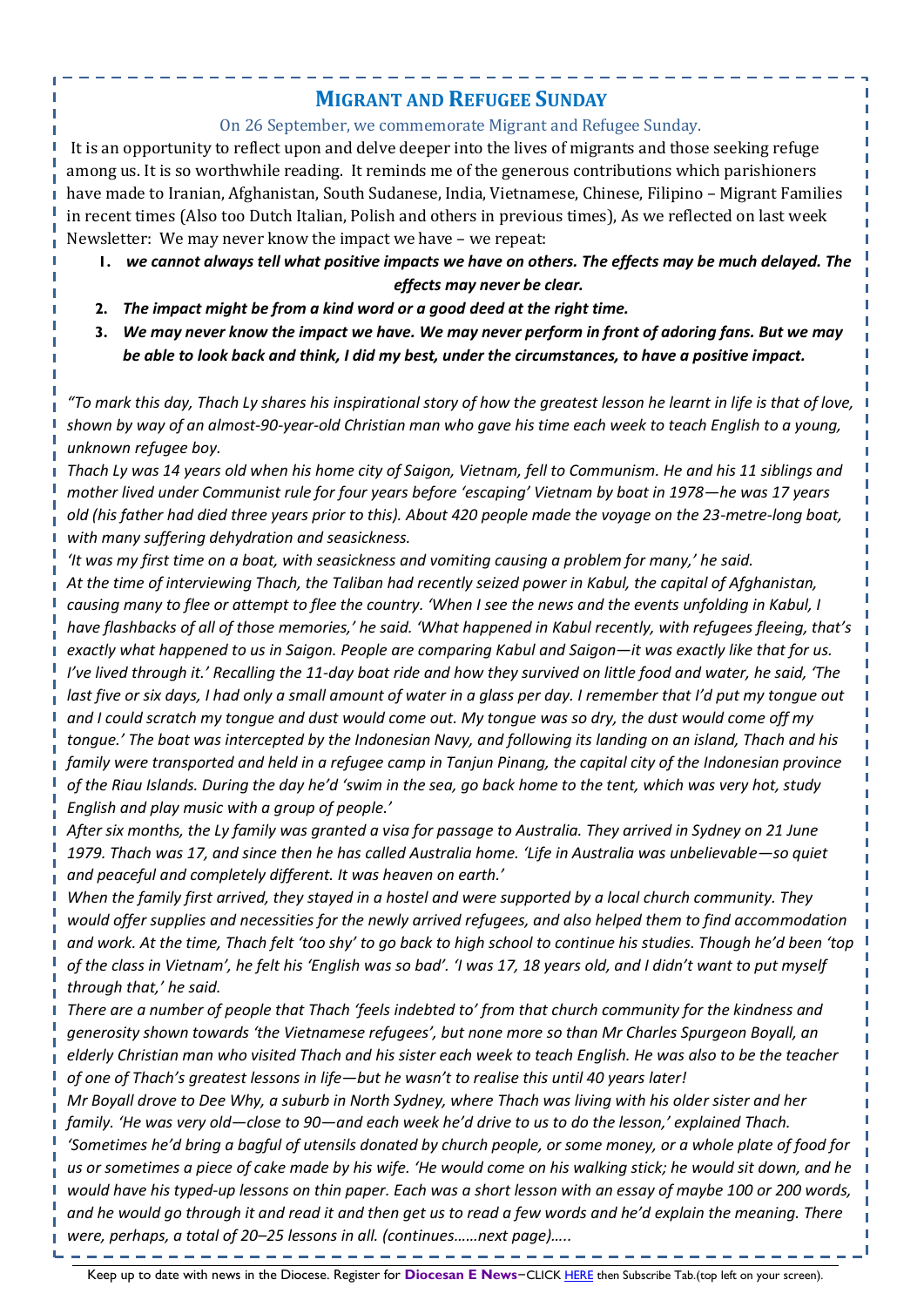*I can still picture Mr Boyall in my mind, and I remember that I would say something to him, and I'd have to repeat it three, four or five times. Why? Not just because my English was so bad—it was terrible—but because he couldn't hear well; he had a hearing aid! Imagine watching the conversation between us, an old man teaching a young refugee.'*

*After two years in Sydney, Thach moved to Melbourne where one of his older brothers was living. He enrolled in a 10-week intensive English course, which provided the skills and confidence he needed to enrol in a four-*



*year Bachelor of Electrical Engineering course at the then Footscray Institute of Technology. Thach kept in contact with Mr Boyall during the first two years of university, with the two of them exchanging letters regularly. Thach would hand write the letters, which Mr Boyall sent back, corrected. Mr Boyall also sent typed letters, which Thach has kept all of these years. Following university, however, Thach completely lost contact with Mr Boyall. After his studies, he was employed by Telstra and worked there for 20 years, embarking on a busy and successful career as an engineer and product manager. In the meantime, he married and had two sons.*

*Deciding that 'corporate life' wasn't for him anymore, Thach decided to follow his heart to become a teacher, something he'd be 'happy to do for free', and studied for a Diploma of Education at the University of Melbourne. He commenced his role as a teacher in information technology, engineering, physics and maths at St Alban's Secondary School in 2004. He has been there ever since.*

*'For 20 years I was having the "ride of my life" in the corporate world, and then I became a teacher and realised just how much I love this. It's like I have returned to myself,' he said. Now 60 years old, Thach said his career change had provided 'the opportunity to slow down and take time to reflect' on his life. 'I recently started going through old stuff at home and I found all of the letters between Mr Boyall and myself,' he said."*

#### **PLENARY COUNCIL – CONTINUING THE JOURNEY**

The last twelve or so months of our Plenary Council Journey has required many unplanned changes due to the impact of COVID-19 and the restrictions which do not allow people to gather. With the publication of the Plenary Council agenda, we can however reflect and pray with the sixteen questions that form the agenda. With this in mind, we extend to people in the diocese an invitation, another



opportunity, to engage in the process and to listen deeply to the voice of the Spirit. **PLEASE SEE ATTACHED HANDOUT. Please feel free to complete this individually or after lockdown as part of a small group depending on COVID restrictions.** It can be printed out, then emailed or posted back in or you can just send answers via email to [pastoralministry@ballarat.catholic.org.au.](mailto:pastoralministry@ballarat.catholic.org.au) Any submissions will be forwarded to the Diocesan Members to the Plenary Council.

As we are not able to gather as a community at this time due to COVID restrictions, this opportunity to respond may be a way for you to spend some quiet time in reflection, thinking about the agenda of the Council and the future of the Church, on your life and prayer life. It may be of comfort to know that others from your faith community may be reflecting on this at a similar time.

**Q1.**You are invited to share briefly the impact of COVID-19 on your life and your faith life.

**Q2**.What has changed for you in relation to the Plenary Council since COVID-19?

**Q3**.Any further comment you would like to share?

*<sup>(</sup>Melbourne Catholic Magazine).*